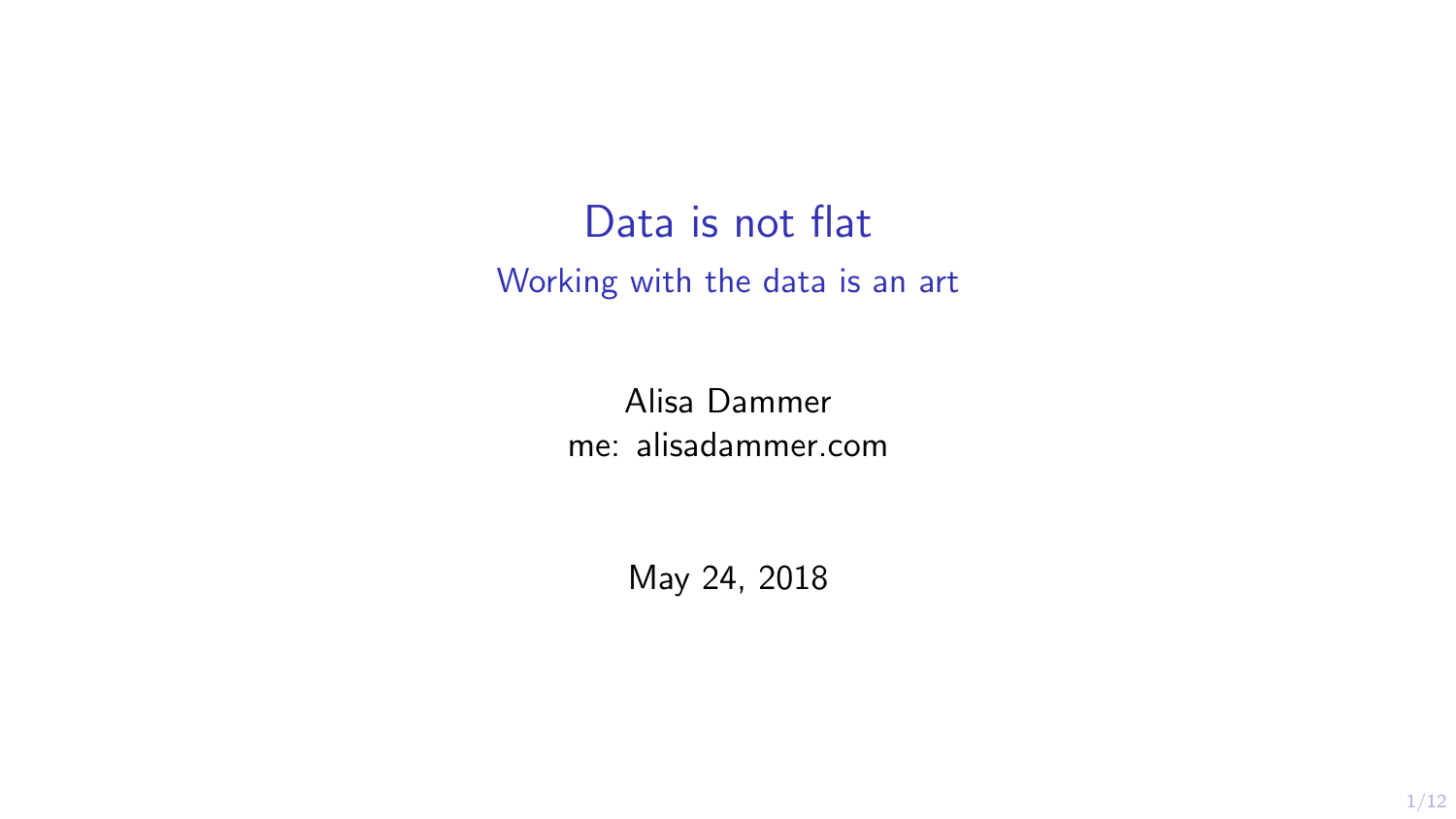### **Structure**

#### [Introduction](#page-2-0)

**[Examples](#page-6-0)** 

[Conclusion](#page-8-0)

[Questions?](#page-9-0)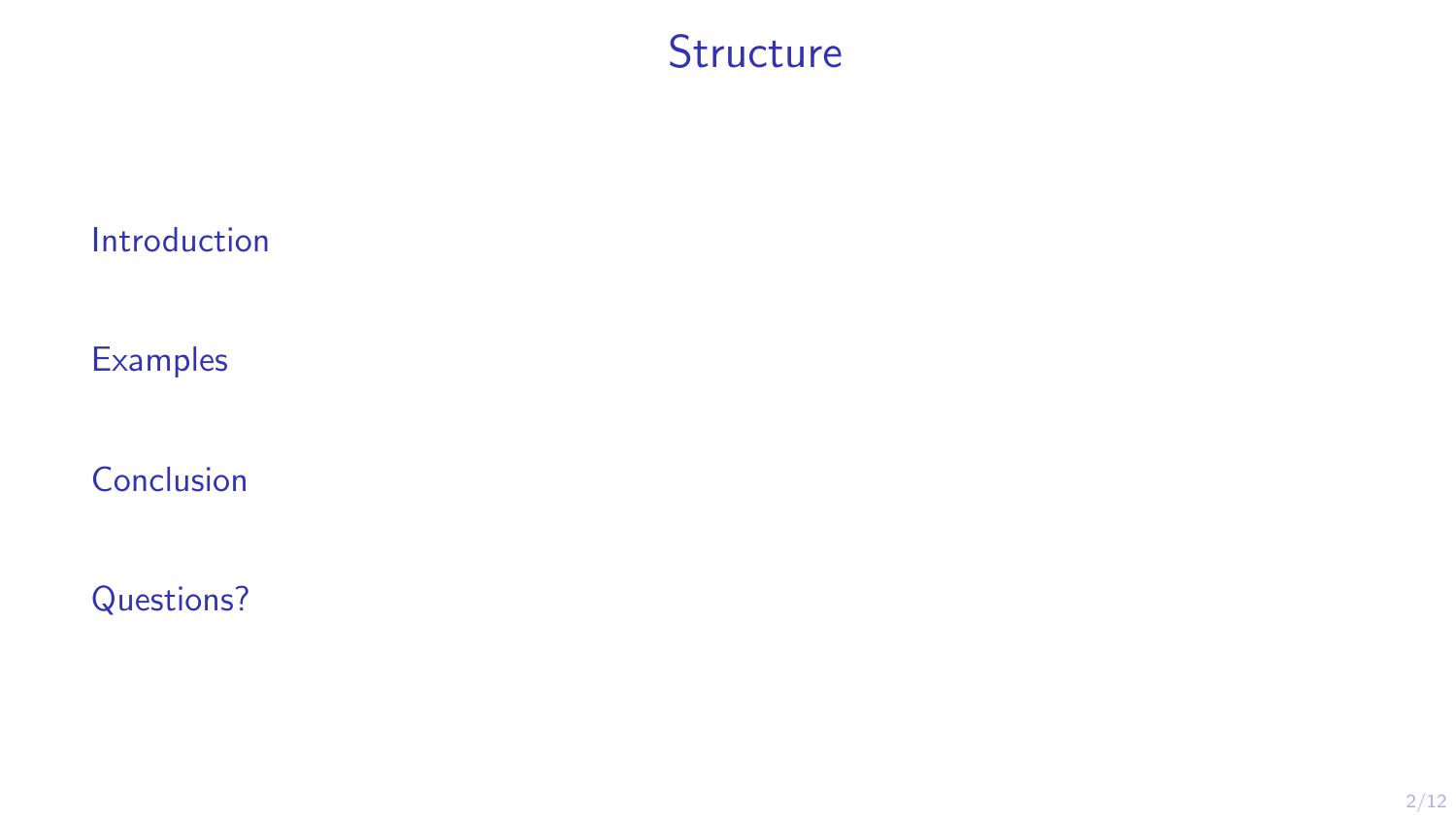# <span id="page-2-0"></span>What do I need and how can I achieve it?

- $\blacktriangleright$  From an idea to a MVP
- $\blacktriangleright$  Steps required
- $\blacktriangleright$  Things to consider beforehand

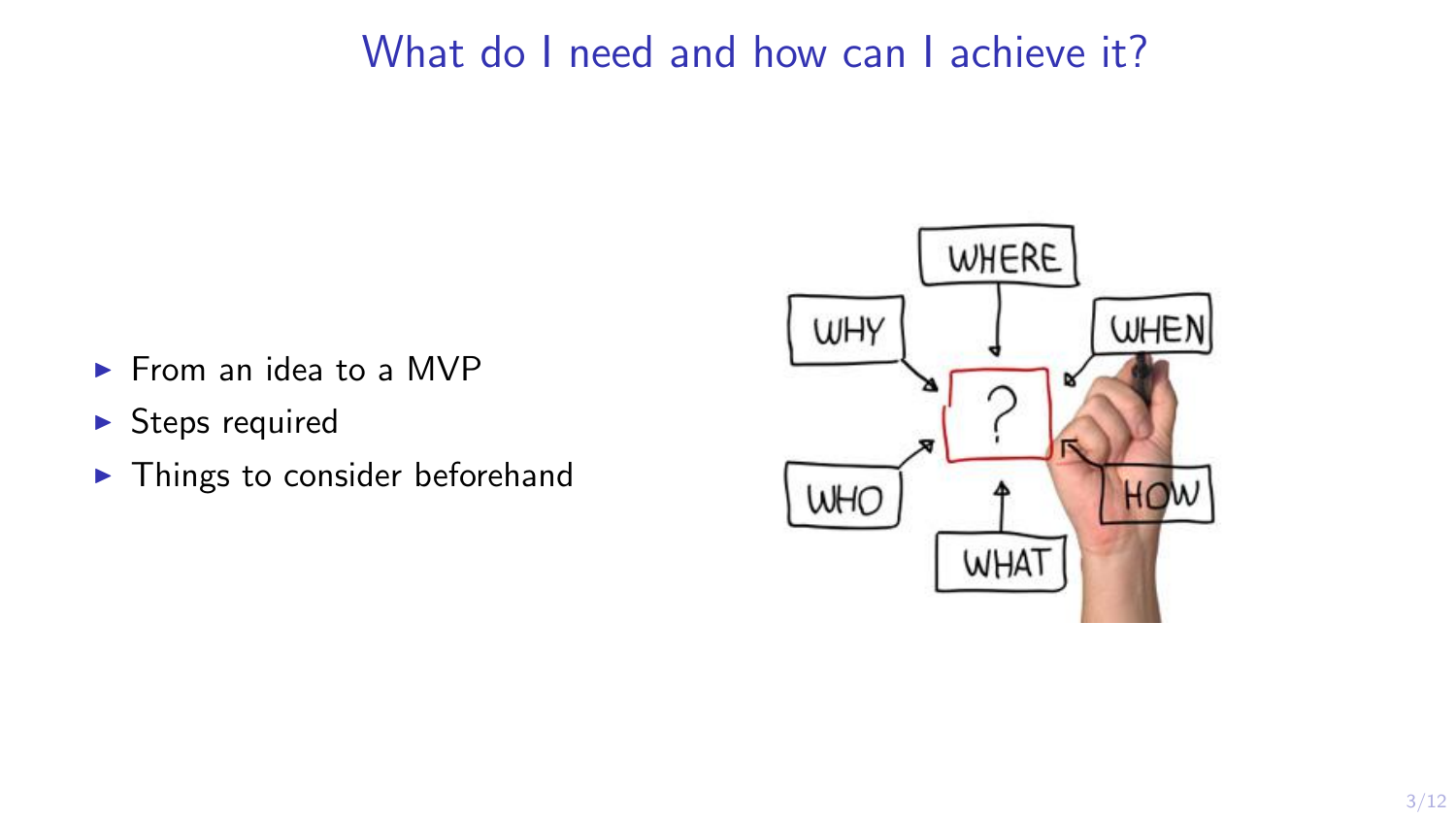# From the idea to a MVP

- $\blacktriangleright$  Is it my core product?
	- $\blacktriangleright$  Not that many...
- $\blacktriangleright$  Is it an important feature?
	- $\blacktriangleright$  Market advantage
	- $\triangleright$  Cost advantage
	- $\blacktriangleright$  Hype advantage
- $\blacktriangleright$  Is it a neat feature?
	- $\blacktriangleright$  Is that feature so important?

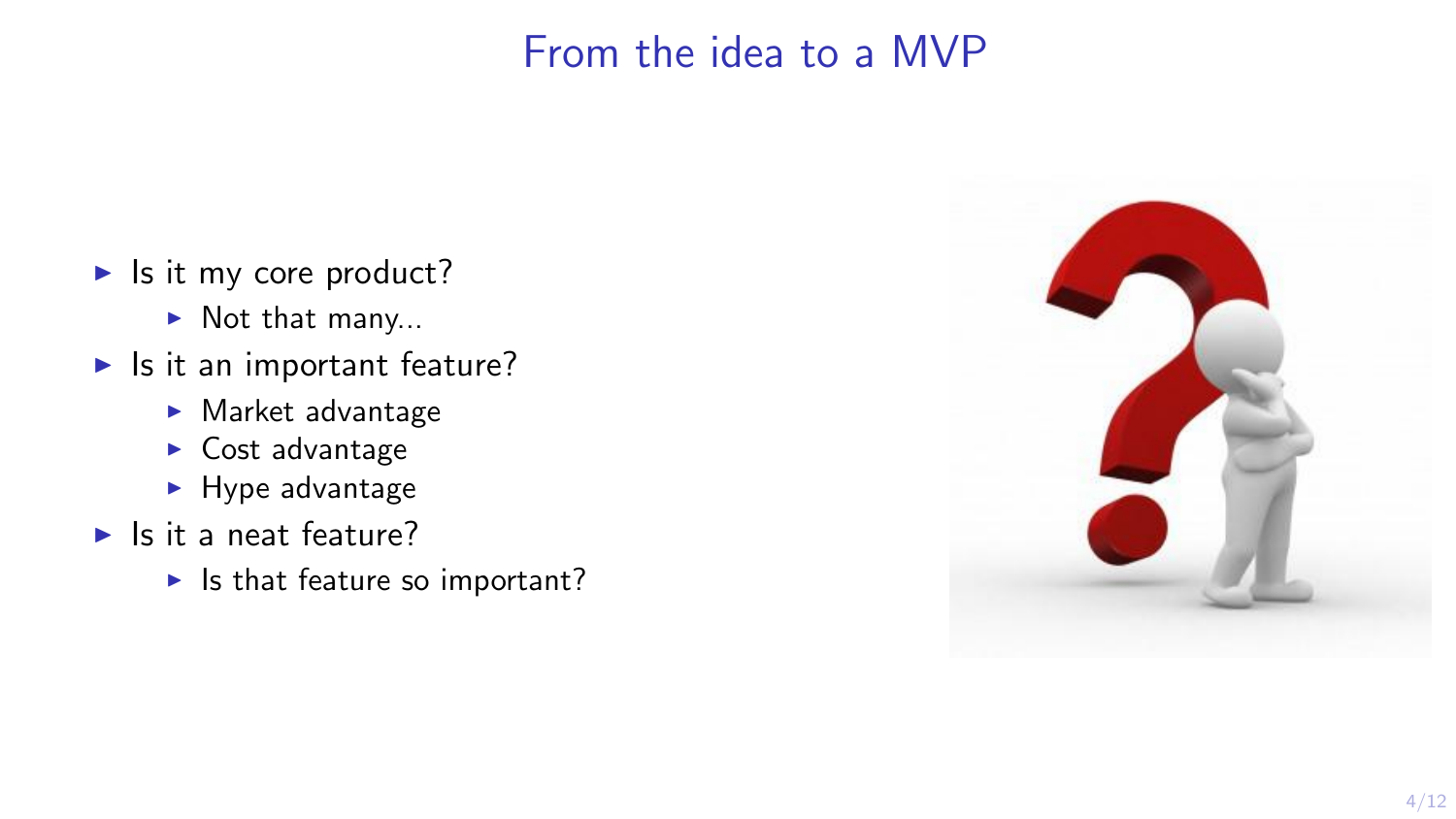# Steps required

- $\triangleright$  Data (Legal issues, Cost, Data Mining, Big Data)
- Infrastructure (Data Engineers, Storage, DevOps, Big Data, Cost)
- $\triangleright$  Data Magic (Data Scientists, Statistics, Machine Learning, Deep Learning, Cost)
- $\blacktriangleright$  Insights incorporation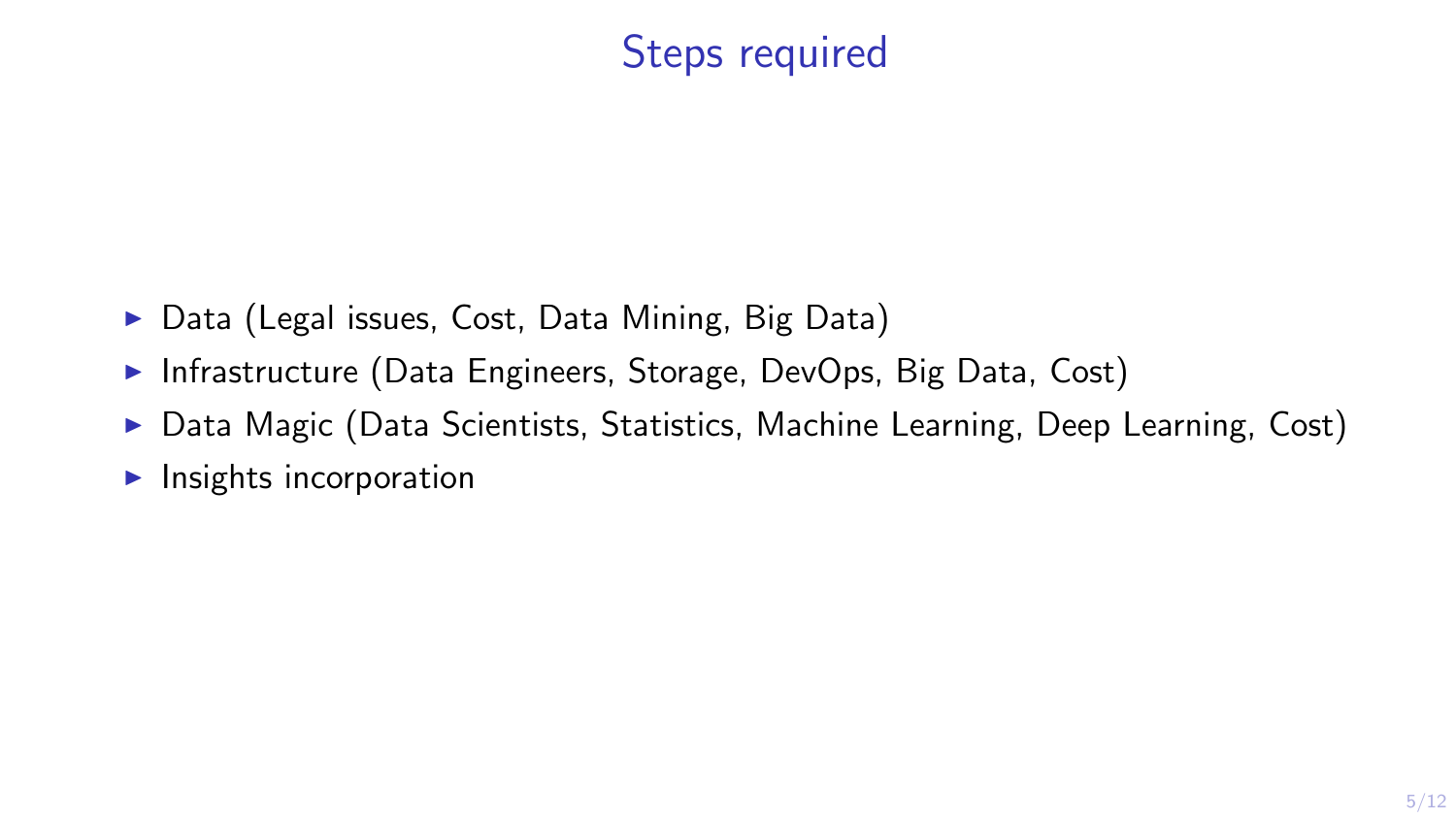# Things to consider beforehand

- $\blacktriangleright$  Fuzzy tasks
- $\blacktriangleright$  Fuzzy QA
- $\blacktriangleright$  Fuzzy results
- ► Cooooooost
- $\triangleright$  Data quality

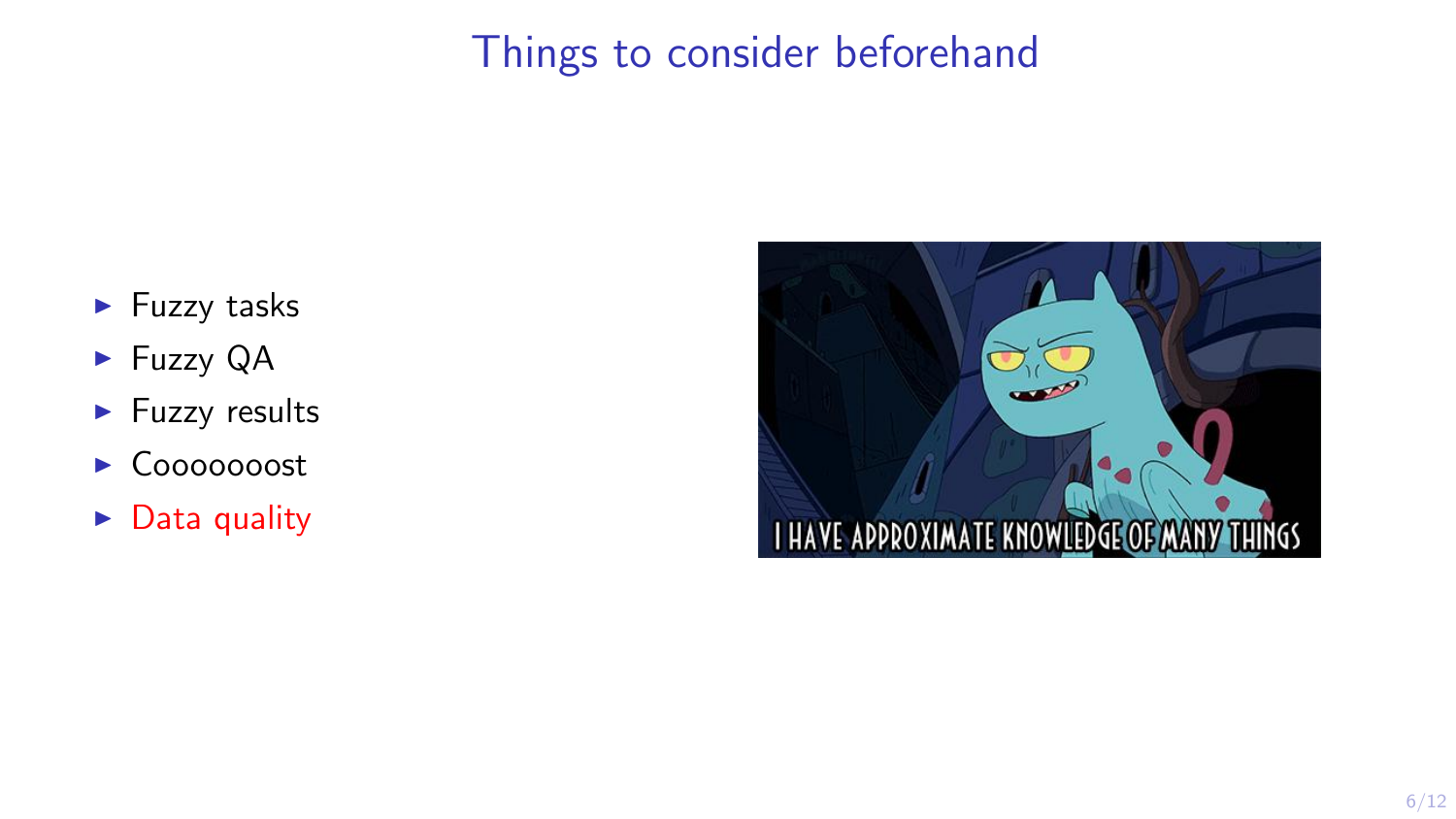# Classification problem

<span id="page-6-0"></span>Is it a classification or a forecast problem? [http://localhost:8888/notebooks/classification\\_example.ipynb](http://localhost:8888/notebooks/classification_example.ipynb)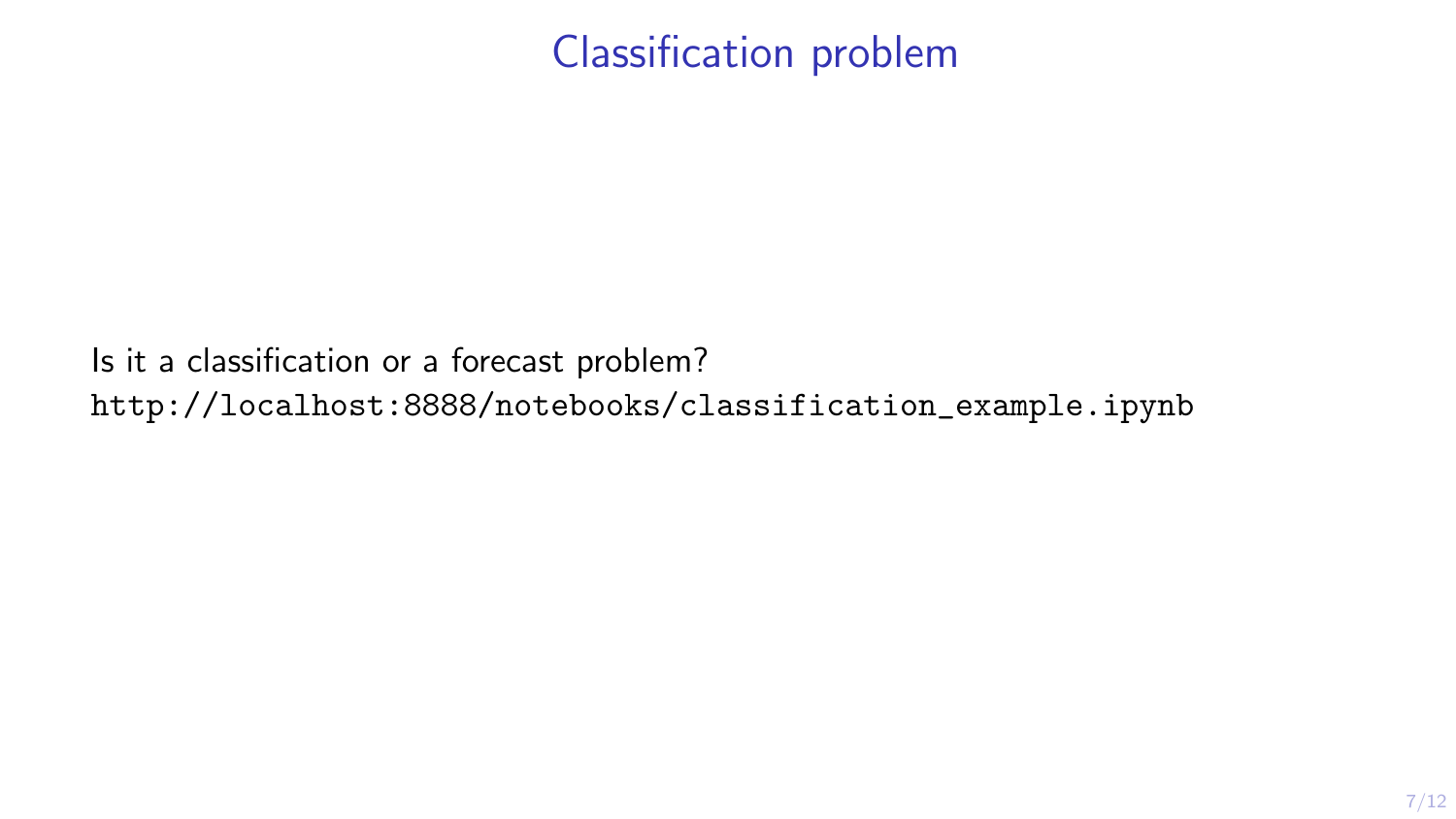### Forecast problem

Not the best model to use, but as an example [http://localhost:8888/notebooks/regression\\_case.ipynb#](http://localhost:8888/notebooks/regression_case.ipynb##)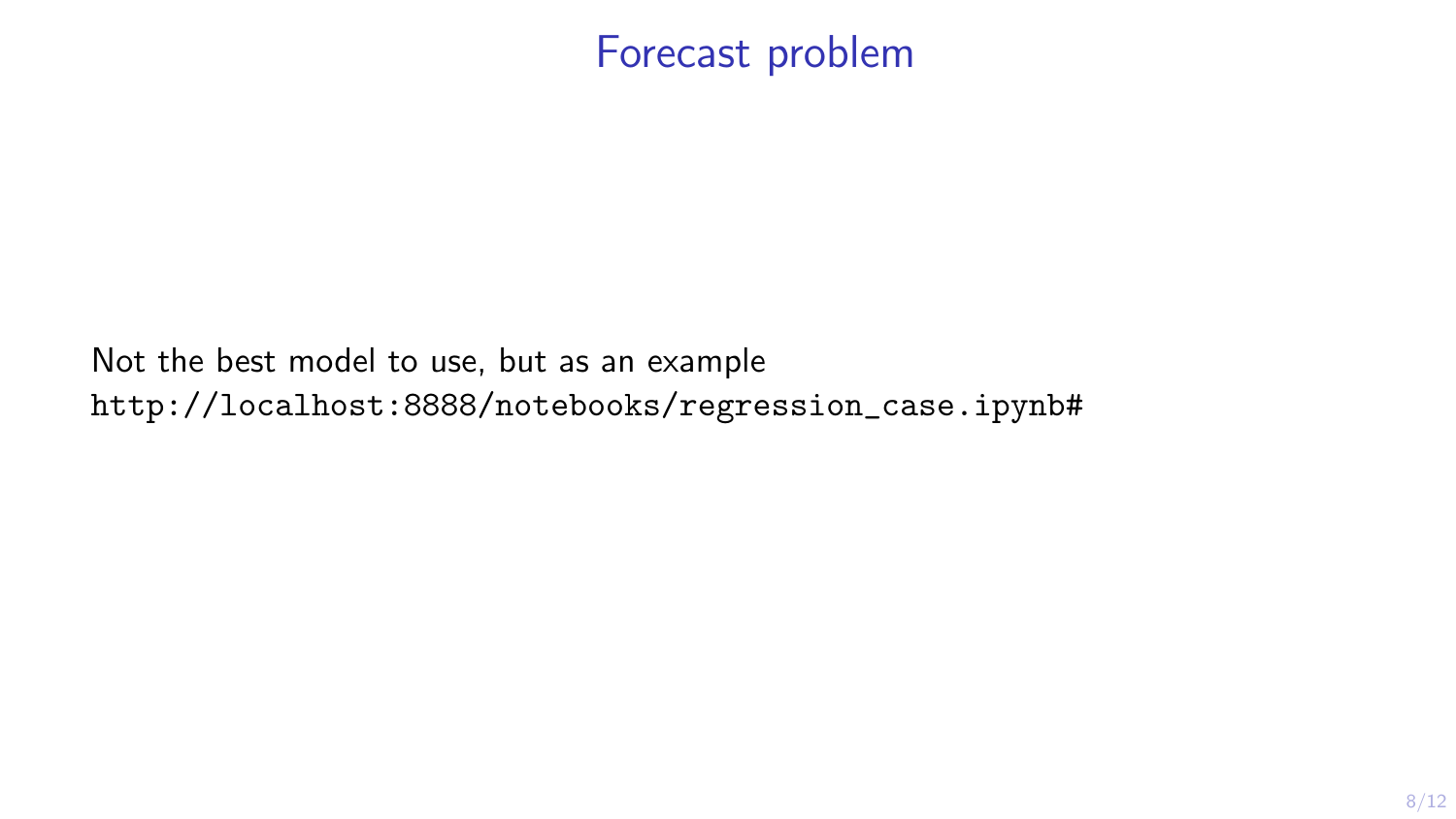# Is the problem solved?

- <span id="page-8-0"></span> $\triangleright$  What is feature engineering, again?
- $\blacktriangleright$  Does it work?
- $\triangleright$  When to consider it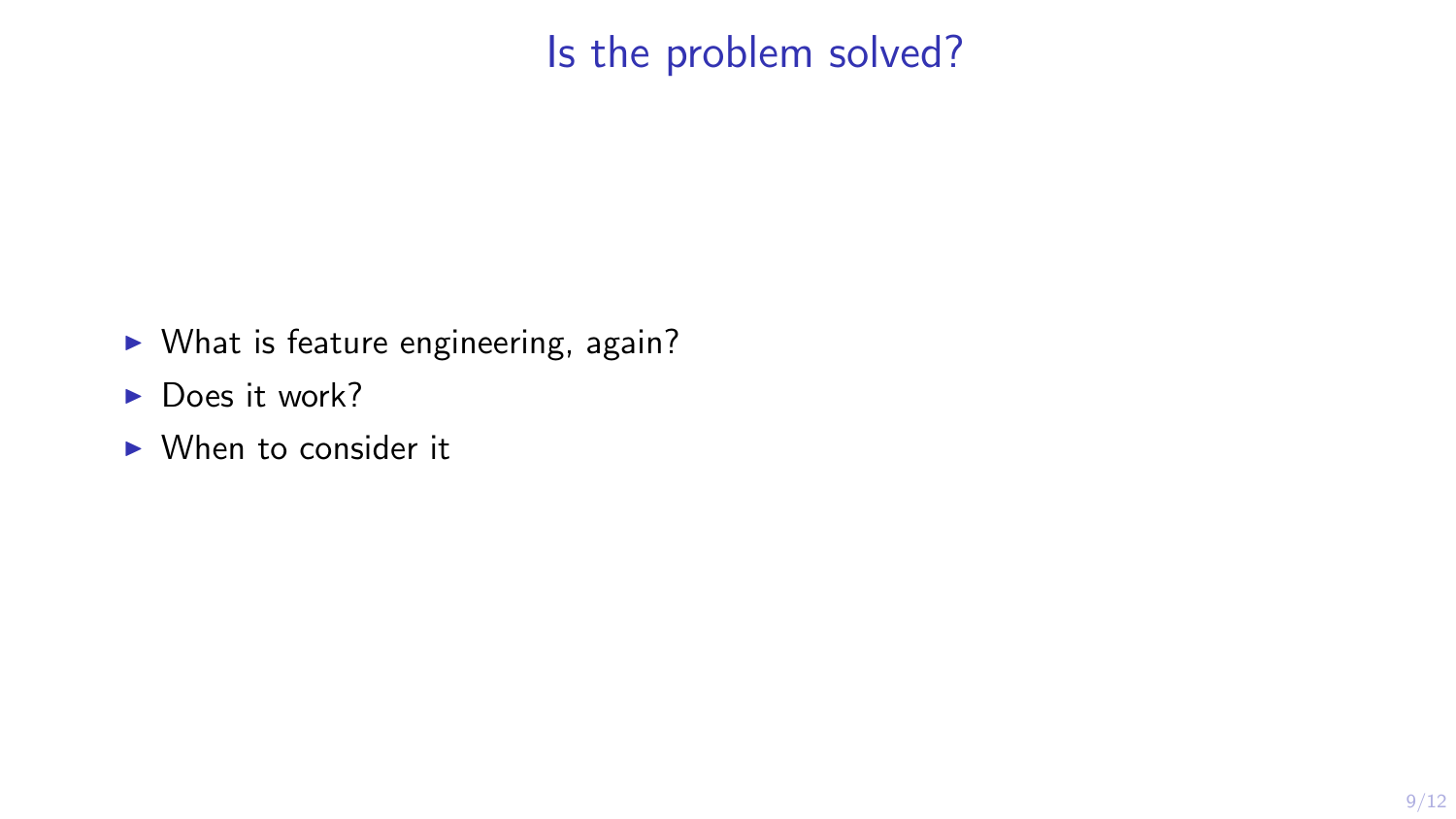# <span id="page-9-0"></span>Thank you for attention!

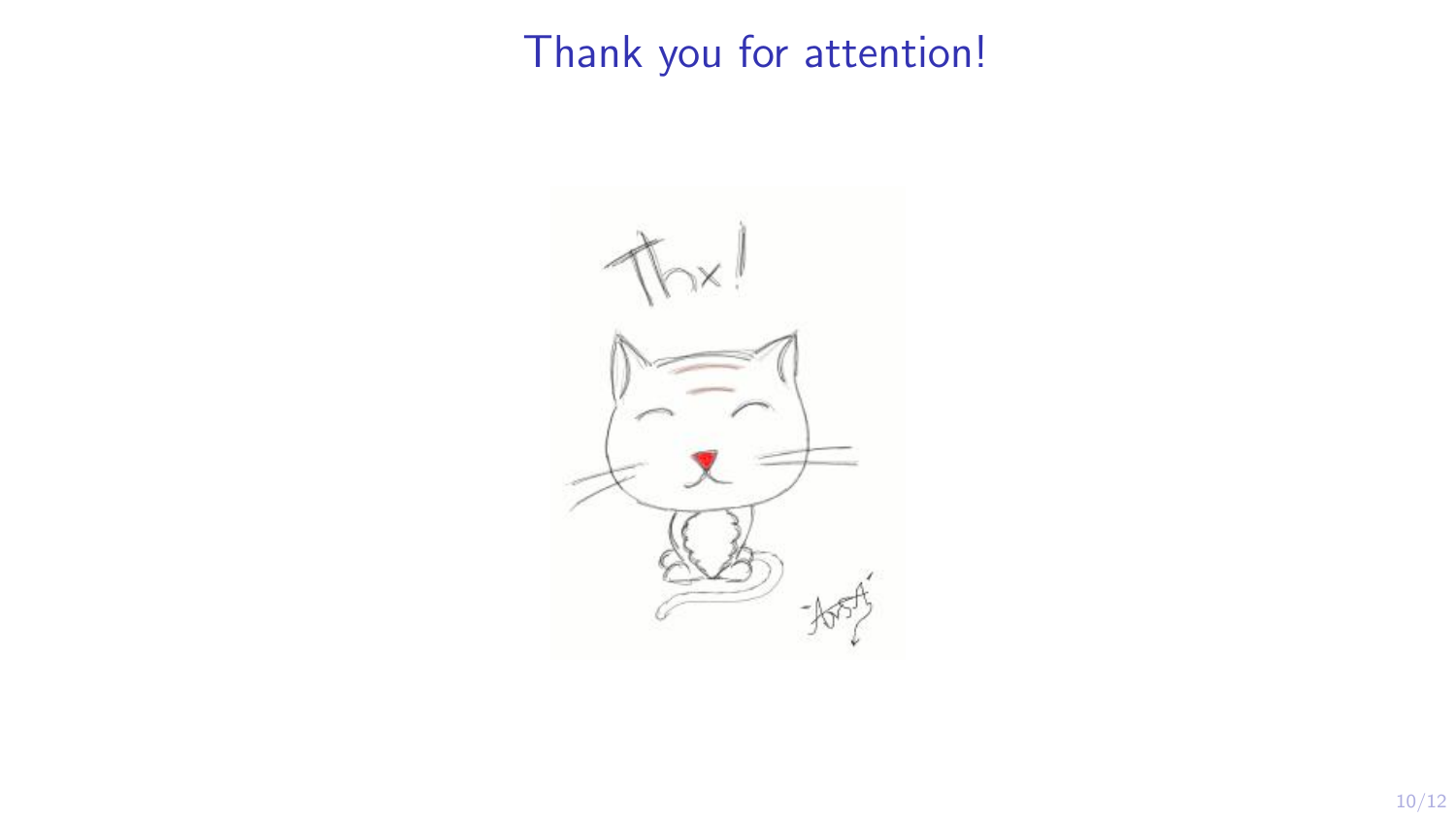# Some useful information

- ▶ "Applied Predicitive Modeling" Max Kuhn, Kjell Johson
- $\blacktriangleright$  [https://machinelearningmastery.com/](https://machinelearningmastery.com/discover-feature-engineering-how-to-engineer-features-and-how-to-get-good-at-it/) discover-feature-engineering-how-to-engineer-features-and-how-to-get-
- ▶ <https://homes.cs.washington.edu/~pedrod/papers/cacm12.pdf>
- ▶ <https://elitedatascience.com/feature-engineering-best-practices>